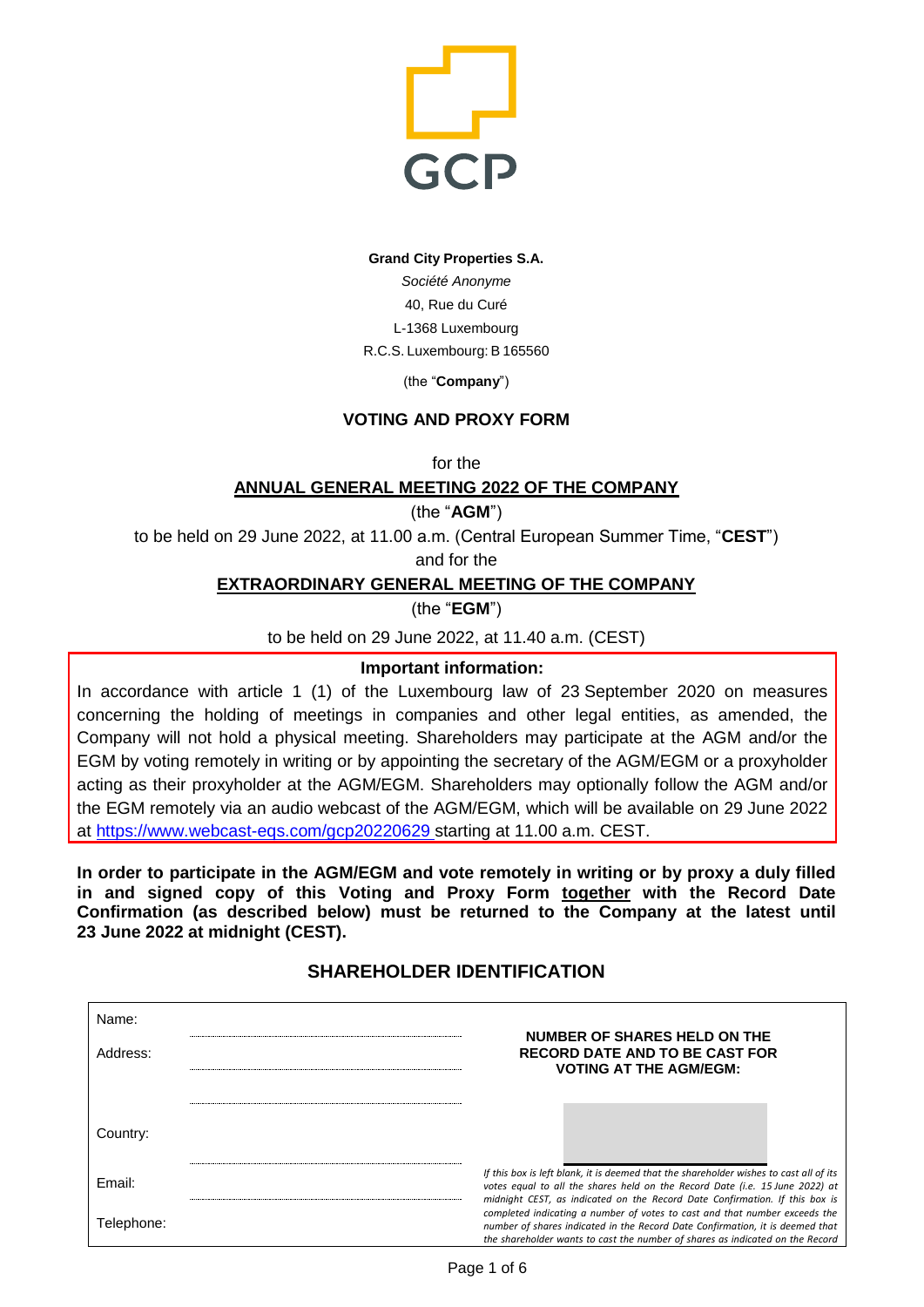| Date Confirmation. |
|--------------------|
|                    |
|                    |
|                    |
|                    |

Unless indicated otherwise below, it is deemed that all shares held on the Record Date shall be cast for voting at both the AGM and the EGM.

|                                                             | <b>AGM</b> | <b>EGM</b> |
|-------------------------------------------------------------|------------|------------|
| Shares held on the Record Date shall be cast for<br>voting: |            |            |

I shall have the right to participate in and vote remotely by writing or by proxy at the AGM and the EGM only if I have timely submitted to the Company this Voting and Proxy Form **and** the Record Date Confirmation. The Record Date Confirmation is a confirmation letter issued by the depository bank that is safe-keeping the shareholder's shares in the Company stating the number of shares held by the shareholder on the fourteenth (14th) day prior to the AGM/EGM at midnight, i.e. on 15 June 2022 at midnight CEST (the "**Record Date**"). This Voting and Proxy Form and the Record Date Confirmation must be sent by e-mail to generalmeeting@grandcity. Iu or by postal services to Grand City Properties S.A., Attn. AGM and EGM 2022/Kathrin Lampen, 40, Rue du Curé, L-1368 Luxembourg, Grand Duchy of Luxembourg.

**Please choose one of the two options below by ticking the corresponding box.**

### 1 **Participation by Proxy without Voting Instructions**

☐ **I will participate at the AGM/EGM by appointing the secretary of the AGM/EGM or a proxyholder, if one is named below, to vote in my name and on my behalf as such person deems fit on the resolutions of the agenda of the AGM/EGM:** 

|            | I appoint the following person to participate at the AGM/EGM and to vote in my name and on my behalf without<br>voting instructions as such person may deem fit on the resolutions of the agenda of the AGM/EGM:                                                                                                                                                                                                                                                                                                                                                                                                                                                                    |
|------------|-------------------------------------------------------------------------------------------------------------------------------------------------------------------------------------------------------------------------------------------------------------------------------------------------------------------------------------------------------------------------------------------------------------------------------------------------------------------------------------------------------------------------------------------------------------------------------------------------------------------------------------------------------------------------------------|
| Name:      | Address:                                                                                                                                                                                                                                                                                                                                                                                                                                                                                                                                                                                                                                                                            |
| E-mail:    |                                                                                                                                                                                                                                                                                                                                                                                                                                                                                                                                                                                                                                                                                     |
| Telephone: | Country:                                                                                                                                                                                                                                                                                                                                                                                                                                                                                                                                                                                                                                                                            |
|            | *I indicate the last name, first name, address, e-mail address, telephone number and country of residency of the proxyholder whom I<br>appoint. If the information provided hereto is not complete, the appointment will be deemed given to the secretary of the AGM/EGM<br>instead. Such person, in turn, can participate at the AGM/EGM only either (i) by proxy without voting instructions or (ii) by voting<br>remotely in writing and must therefore duly fill in and sign a copy of this Voting and Proxy Form together with the Record Date<br>Confirmation (as described herein) and return it to the Company at the latest until 23 June 2022 at midnight (24:00) (CEST). |

### **OR**

#### $\overline{2}$ **Participation by Voting Remotely in Writing**

## ☐ **I will participate at the AGM/EGM by voting remotely in writing and cast my shares as follows:**

*I tick with an « X » the appropriate below boxes how I wish to vote on each of the relevant items of the agenda of the AGM/EGM. The omission to tick any box with respect to any resolution shall allow the secretary of the AGM/EGM to vote at his/her full discretion on the proposed resolutions.*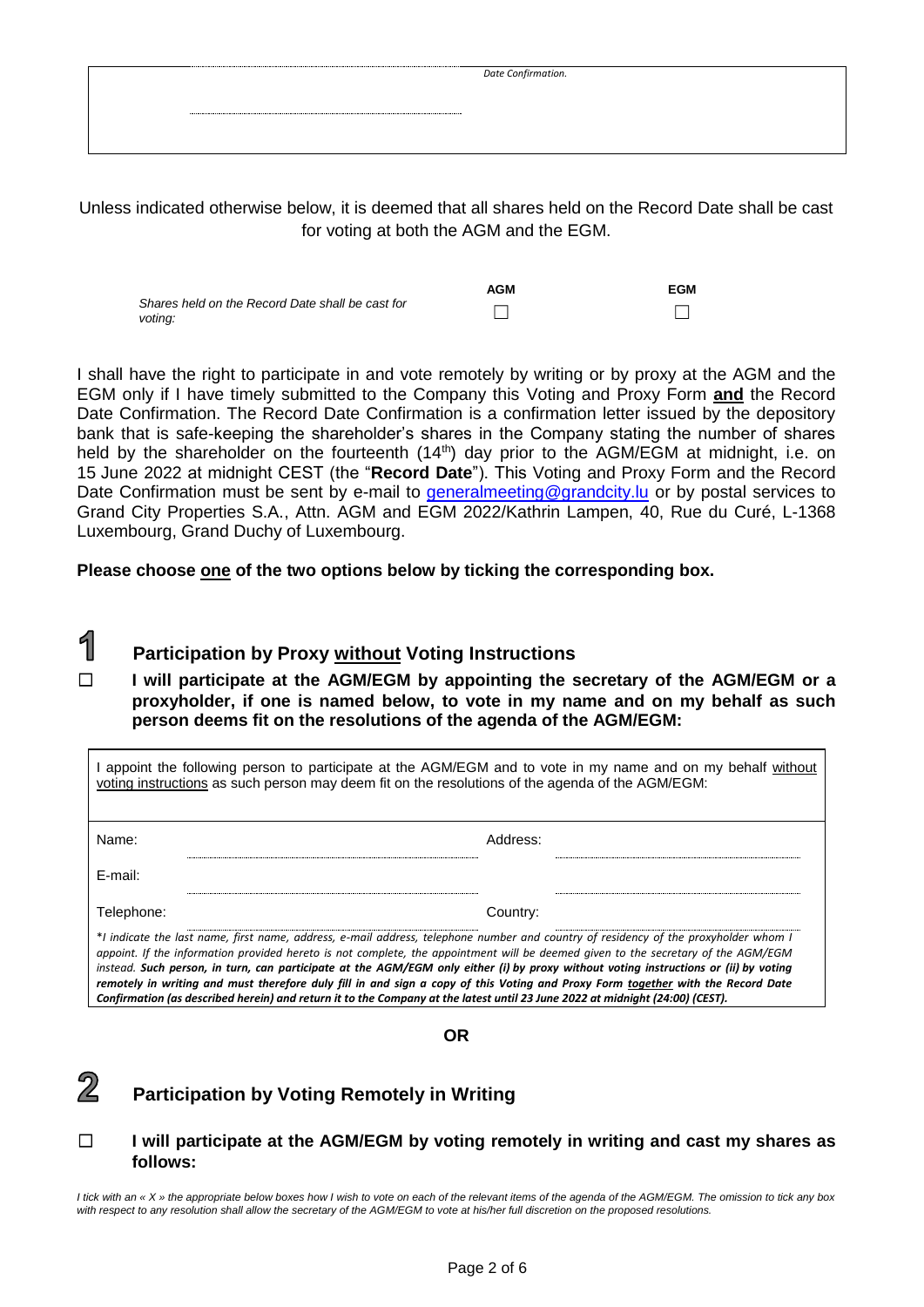| Voting instructions for the AGM                                                                                                                                                                                                                                                                                                                                                                                                                                                                                                                                                                                                                                                                                                                                    | Vote<br>in favor:        | Vote<br>against:         | <b>Abstention</b> |
|--------------------------------------------------------------------------------------------------------------------------------------------------------------------------------------------------------------------------------------------------------------------------------------------------------------------------------------------------------------------------------------------------------------------------------------------------------------------------------------------------------------------------------------------------------------------------------------------------------------------------------------------------------------------------------------------------------------------------------------------------------------------|--------------------------|--------------------------|-------------------|
| Agenda Item 1:                                                                                                                                                                                                                                                                                                                                                                                                                                                                                                                                                                                                                                                                                                                                                     |                          |                          |                   |
| Presentation of the management report of the Board of Directors in respect of<br>the statutory financial statements of the Company and the consolidated<br>financial statements of the Company and its group for the financial year ended<br>on 31 December 2021.                                                                                                                                                                                                                                                                                                                                                                                                                                                                                                  | <b>NO VOTE REQUIRED</b>  |                          |                   |
| <b>Agenda Item 2:</b>                                                                                                                                                                                                                                                                                                                                                                                                                                                                                                                                                                                                                                                                                                                                              |                          |                          |                   |
| Presentation of the reports of the independent auditor of the Company in<br>respect of the statutory financial statements of the Company and the<br>consolidated financial statements of the Company and its group for the<br>financial year ended on 31 December 2021.                                                                                                                                                                                                                                                                                                                                                                                                                                                                                            | NO VOTE REQUIRED         |                          |                   |
| <b>Agenda Item 3:</b>                                                                                                                                                                                                                                                                                                                                                                                                                                                                                                                                                                                                                                                                                                                                              |                          |                          |                   |
| The General Meeting, after having reviewed the management report of the<br>Board of Directors and the report of the independent auditor of the Company,<br>approves the statutory financial statements of the Company for the financial<br>year ended on 31 December 2021 in their entirety.                                                                                                                                                                                                                                                                                                                                                                                                                                                                       |                          | $\overline{\phantom{0}}$ |                   |
| <b>Agenda Item 4:</b>                                                                                                                                                                                                                                                                                                                                                                                                                                                                                                                                                                                                                                                                                                                                              |                          |                          |                   |
| The General Meeting, after having reviewed the management report of the<br>Board of Directors and the report of the independent auditor of the Company,<br>approves the consolidated financial statements of the Company and its group<br>for the financial year ended on 31 December 2021 in their entirety.                                                                                                                                                                                                                                                                                                                                                                                                                                                      | $\overline{\phantom{a}}$ |                          |                   |
| <b>Agenda Item 5:</b>                                                                                                                                                                                                                                                                                                                                                                                                                                                                                                                                                                                                                                                                                                                                              |                          |                          |                   |
| The General Meeting notes and acknowledges the statutory net profit of the<br>Company in the amount of EUR 9,126,907 for the financial year ended on 31<br>December 2021 and resolves to carry it forward to the next financial year.                                                                                                                                                                                                                                                                                                                                                                                                                                                                                                                              |                          | $\vert \ \ \vert$        |                   |
| Agenda Item 6:                                                                                                                                                                                                                                                                                                                                                                                                                                                                                                                                                                                                                                                                                                                                                     |                          |                          |                   |
| The General Meeting resolves to grant discharge to each of the members of<br>the Board of Directors in respect of the performance of their duties during the<br>financial year ended on 31 December 2021.                                                                                                                                                                                                                                                                                                                                                                                                                                                                                                                                                          | $\mathsf{L}$             | $\mathsf{L}$             |                   |
| <b>Agenda Item 7:</b>                                                                                                                                                                                                                                                                                                                                                                                                                                                                                                                                                                                                                                                                                                                                              |                          |                          |                   |
| The General Meeting resolves to renew the mandate of KPMG Luxembourg<br>SA, société anonyme, having its registered office at 39, avenue John F.<br>Kennedy, L-1855 Luxembourg, Grand Duchy of Luxembourg, registered with<br>the RCSL under number B149133, as independent auditor of the Company in<br>relation to the statutory financial statements of the Company and the<br>consolidated financial statements of the Company and its group for a term<br>which will expire at the end of the annual general meeting of the shareholders<br>of the Company called to approve the statutory financial statements of the<br>Company and the consolidated financial statements of the Company and its<br>group for the financial year ending on 31 December 2022. |                          | $\Box$                   |                   |
| Agenda Item 8:                                                                                                                                                                                                                                                                                                                                                                                                                                                                                                                                                                                                                                                                                                                                                     |                          |                          |                   |
| The General Meeting, upon the proposal of the Board of Directors, resolves to<br>approve the distribution of a dividend from the share premium account of the<br>Company relating to the financial year ended on 31 December 2021 in the<br>amount of EUR 0.8340 (gross) per share for the holders of record in the<br>security settlement systems on 1 July 2022.                                                                                                                                                                                                                                                                                                                                                                                                 |                          | $\mathsf{L}$             |                   |
| Agenda Item 9:                                                                                                                                                                                                                                                                                                                                                                                                                                                                                                                                                                                                                                                                                                                                                     |                          |                          |                   |
| The General Meeting approves on an advisory non-binding basis the<br>remuneration report of the Company for the financial year ended on 31<br>December 2021 in its entirety.                                                                                                                                                                                                                                                                                                                                                                                                                                                                                                                                                                                       | $\overline{\phantom{a}}$ | $\Box$                   |                   |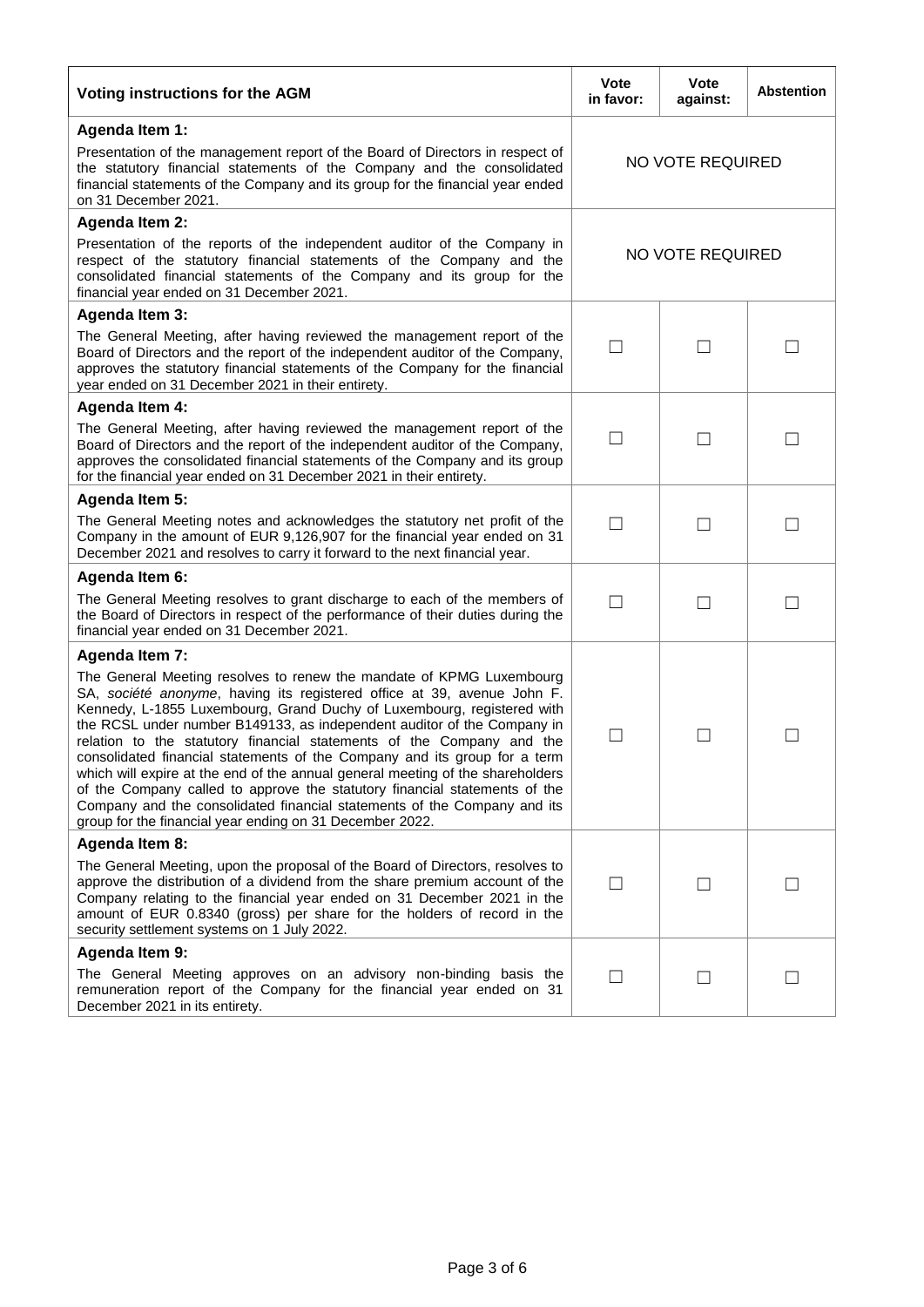|    | Voting instructions for the EGM                                                                                                                                                                                                                                                                                                                                                                                                                                                                                                                                                                                                                                                                                                                                                                                                                                                                                                    | Vote<br>in favor:        | <b>Vote</b><br>against: | <b>Abstention</b> |
|----|------------------------------------------------------------------------------------------------------------------------------------------------------------------------------------------------------------------------------------------------------------------------------------------------------------------------------------------------------------------------------------------------------------------------------------------------------------------------------------------------------------------------------------------------------------------------------------------------------------------------------------------------------------------------------------------------------------------------------------------------------------------------------------------------------------------------------------------------------------------------------------------------------------------------------------|--------------------------|-------------------------|-------------------|
|    | Agenda Item 1:                                                                                                                                                                                                                                                                                                                                                                                                                                                                                                                                                                                                                                                                                                                                                                                                                                                                                                                     |                          |                         |                   |
|    | The Extraordinary General Meeting resolves to:                                                                                                                                                                                                                                                                                                                                                                                                                                                                                                                                                                                                                                                                                                                                                                                                                                                                                     |                          |                         |                   |
| a. | approve the creation of a new authorised share capital of the<br>Company in an amount of EUR 17,381,210.10 (represented by a<br>maximum amount of 173,812,101 shares with a par value of ten<br>cents each) and to approve the authorisation of the Board of<br>Directors to increase the corporate share capital within the limits of<br>the new authorised share capital for a period of five (5) years from<br>29 June 2022 [or in case of adjournment because no quorum has<br>been reached at the first EGM, of the adjourned EGM that effectively<br>resolved on the creation of the new authorised share capital of the<br>Company];                                                                                                                                                                                                                                                                                        |                          |                         |                   |
| b. | approve the report of the Board of Directors relating to the possibility<br>of the Board of Directors to cancel or limit any preferential<br>subscription rights of the shareholders in relation to an increase of the<br>share capital made within the new authorised share capital of the<br>Company;                                                                                                                                                                                                                                                                                                                                                                                                                                                                                                                                                                                                                            |                          |                         |                   |
| c. | grant to the Board of Directors all powers to carry out capital<br>increases within the framework of the new authorised share capital<br>and to cancel or limit any preferential subscription right of the<br>shareholders of the Company on the issue of new shares; and                                                                                                                                                                                                                                                                                                                                                                                                                                                                                                                                                                                                                                                          |                          |                         |                   |
| d. | amend article 5.2 of the Articles to read as follows:                                                                                                                                                                                                                                                                                                                                                                                                                                                                                                                                                                                                                                                                                                                                                                                                                                                                              |                          |                         |                   |
|    | "Article 5.2. Authorised share capital                                                                                                                                                                                                                                                                                                                                                                                                                                                                                                                                                                                                                                                                                                                                                                                                                                                                                             |                          |                         |                   |
|    | The authorised share capital of the Company is set at seventeen million<br>three hundred eighty-one thousand two hundred ten euro and ten cents<br>(EUR 17,381,210.10) in addition to the subscribed share capital of the<br>Company, represented by up to one hundred seventy-three million eight<br>hundred twelve thousand one hundred and one (173,812,101) shares with<br>a par value of ten cents (EUR 0.10) each. Any further (special) authorised<br>share capital(s), if any, shall be regarded as supplemental, but not be<br>considered substitutive of the authorised share capital.                                                                                                                                                                                                                                                                                                                                   | $\overline{\phantom{0}}$ |                         |                   |
|    | The board of directors is fully authorised:                                                                                                                                                                                                                                                                                                                                                                                                                                                                                                                                                                                                                                                                                                                                                                                                                                                                                        |                          |                         |                   |
|    | to increase the subscribed share capital by an additional amount<br>corresponding to the authorised share capital as a whole at once, by<br>successive portions or by continuous issues of new shares, to be paid<br>up in cash, by contribution in kind, by conversion of shareholders'<br>claims, or following approval of the general meeting of shareholders, by<br>incorporation of profits or reserves into capital;                                                                                                                                                                                                                                                                                                                                                                                                                                                                                                         |                          |                         |                   |
|    | to issue convertible bonds, notes, warrants and, generally, any financial<br>instruments granting the right to their holders to subscribe for one or<br>more shares of the Company. The board of directors may at its sole<br>discretion determine the conditions under which the convertible bonds,<br>the notes, the warrants or the financial instruments granting the right to<br>their holders to subscribe for one or more shares of the Company shall<br>be issued, including the type, the registered or bearer form, the price,<br>the currency, the interest rate, as well as any condition relating to the<br>issue, exercise, transfer and conversion of such convertible bonds,<br>notes, warrants or financial instruments. Such issue shall comply with<br>the limits of the authorised capital and with the applicable legal<br>provisions and more particularly with article 420-27 of the Law, as<br>applicable; |                          |                         |                   |
|    | to issue shares, options and any financial instruments granting the right<br>to their holders to subscribe for one or more shares of the Company<br>under any share option programme, management or any other<br>incentive scheme of the Company (each a "Programme");                                                                                                                                                                                                                                                                                                                                                                                                                                                                                                                                                                                                                                                             |                          |                         |                   |
|    | to determine the place and the date of the issue or of the successive<br>issues, the terms and conditions of subscription and payment of the<br>additional shares; and                                                                                                                                                                                                                                                                                                                                                                                                                                                                                                                                                                                                                                                                                                                                                             |                          |                         |                   |
|    | to cancel or limit the preferential subscription right of the shareholders<br>with respect to (i) the above issue of additional shares against payment<br>in cash, by contribution in kind, by conversion of shareholders' claims                                                                                                                                                                                                                                                                                                                                                                                                                                                                                                                                                                                                                                                                                                  |                          |                         |                   |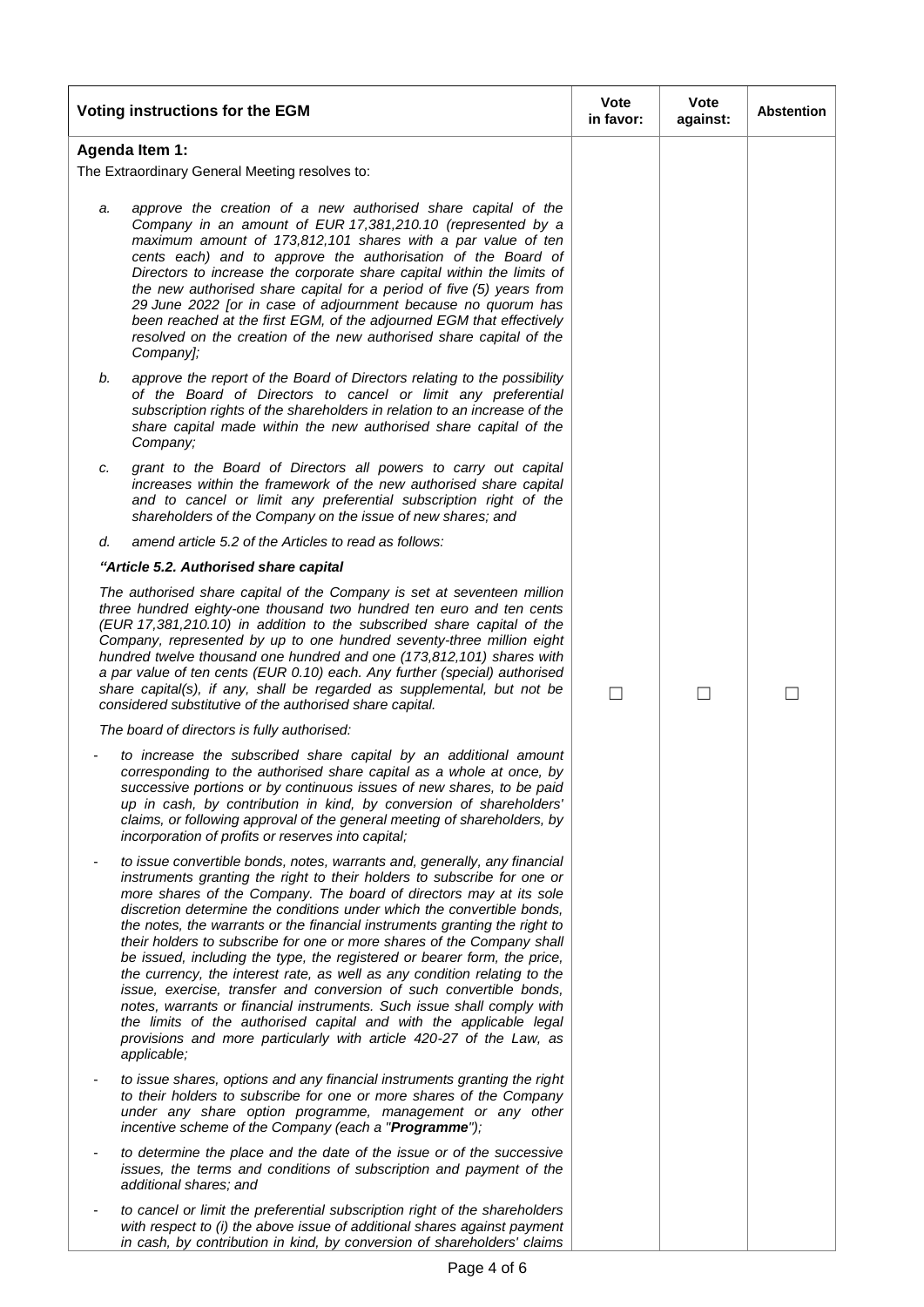|                                                                                                                                                                                                                                                                                                                                                                                                                                                                                                                                                                                                                                                                                                                                                                                                                                                                                                                                                                                                                                                                                                                                                                                                                                         | Voting instructions for the EGM                                                                                                                                                                                                                                                                                                                                                                                                                                                                                                                                                                                                                                                                                                     | <b>Vote</b><br>in favor: | Vote<br>against: | <b>Abstention</b> |
|-----------------------------------------------------------------------------------------------------------------------------------------------------------------------------------------------------------------------------------------------------------------------------------------------------------------------------------------------------------------------------------------------------------------------------------------------------------------------------------------------------------------------------------------------------------------------------------------------------------------------------------------------------------------------------------------------------------------------------------------------------------------------------------------------------------------------------------------------------------------------------------------------------------------------------------------------------------------------------------------------------------------------------------------------------------------------------------------------------------------------------------------------------------------------------------------------------------------------------------------|-------------------------------------------------------------------------------------------------------------------------------------------------------------------------------------------------------------------------------------------------------------------------------------------------------------------------------------------------------------------------------------------------------------------------------------------------------------------------------------------------------------------------------------------------------------------------------------------------------------------------------------------------------------------------------------------------------------------------------------|--------------------------|------------------|-------------------|
|                                                                                                                                                                                                                                                                                                                                                                                                                                                                                                                                                                                                                                                                                                                                                                                                                                                                                                                                                                                                                                                                                                                                                                                                                                         | or by incorporation of profits or reserves into capital, (ii) the issue of<br>convertible bonds, notes, warrants and any financial instruments<br>granting the right to their holders to subscribe for one or more shares of<br>the Company and (iii) the issue of shares, options and any financial<br>instruments granting the right to their holders to subscribe for one or<br>more shares of the Company under any Programme.                                                                                                                                                                                                                                                                                                  |                          |                  |                   |
| Such authorisation is valid for a period of five years starting from 29 June<br>2022 [or in case of adjournment because no quorum has been reached at<br>the first EGM, of the adjourned EGM that effectively resolved on the<br>creation of the new authorised share capital of the Company] and may be<br>renewed by resolution of the general meeting of shareholders deliberating<br>in the manner required for the amendment of the Articles. However, if any<br>of the above-mentioned instruments are issued before or during this period<br>the new shares may be issued upon conversion or exercise of said<br>instruments also after the expiry of this period. As a consequence of each<br>increase of capital so rendered effective, the first paragraph of article 5.1.<br>will be amended such as to correspond to the increase so rendered<br>effective; such modification will be documented in notarial form by the<br>board of directors or by any persons appointed for such purposes and<br>published in accordance with the Law. For the avoidance of doubt, the<br>amount of the authorised share capital is adjusted at each capital increase<br>effected within the framework of the authorised share capital." |                                                                                                                                                                                                                                                                                                                                                                                                                                                                                                                                                                                                                                                                                                                                     |                          |                  |                   |
|                                                                                                                                                                                                                                                                                                                                                                                                                                                                                                                                                                                                                                                                                                                                                                                                                                                                                                                                                                                                                                                                                                                                                                                                                                         | <b>Agenda Item 2:</b>                                                                                                                                                                                                                                                                                                                                                                                                                                                                                                                                                                                                                                                                                                               |                          |                  |                   |
|                                                                                                                                                                                                                                                                                                                                                                                                                                                                                                                                                                                                                                                                                                                                                                                                                                                                                                                                                                                                                                                                                                                                                                                                                                         | The Extraordinary General Meeting resolves to:                                                                                                                                                                                                                                                                                                                                                                                                                                                                                                                                                                                                                                                                                      |                          |                  |                   |
| a.                                                                                                                                                                                                                                                                                                                                                                                                                                                                                                                                                                                                                                                                                                                                                                                                                                                                                                                                                                                                                                                                                                                                                                                                                                      | approve the creation of a special authorised share capital of the<br>Company in an amount of EUR 5,000,000 (represented by a<br>maximum amount of 50,000,000 shares with a par value of ten cents<br>each), which is available only for share deliveries under scrip<br>dividend offerings, and to approve the authorisation of the Board of<br>Directors to increase the corporate share capital within the limits of<br>the special authorised share capital for a period of five (5) years from<br>29 June 2022 [or in case of adjournment because no quorum has<br>been reached at the first EGM, of the adjourned EGM that effectively<br>resolved on the creation of the special authorised share capital of the<br>Company]; |                          |                  |                   |
| b.                                                                                                                                                                                                                                                                                                                                                                                                                                                                                                                                                                                                                                                                                                                                                                                                                                                                                                                                                                                                                                                                                                                                                                                                                                      | approve the report of the Board of Directors relating to the possibility<br>of the Board of Directors to cancel or limit any preferential<br>subscription rights of the shareholders in relation to an increase of the<br>share capital made within the special authorised share capital of the<br>Company;                                                                                                                                                                                                                                                                                                                                                                                                                         |                          |                  |                   |
| c.                                                                                                                                                                                                                                                                                                                                                                                                                                                                                                                                                                                                                                                                                                                                                                                                                                                                                                                                                                                                                                                                                                                                                                                                                                      | grant to the Board of Directors all powers to carry out capital<br>increases within the framework of the special authorised share capital<br>and to cancel or limit any preferential subscription right of the<br>shareholders of the Company on the issue of new shares; and                                                                                                                                                                                                                                                                                                                                                                                                                                                       | $\vert \ \ \vert$        | $\mathsf{L}$     |                   |
| d.                                                                                                                                                                                                                                                                                                                                                                                                                                                                                                                                                                                                                                                                                                                                                                                                                                                                                                                                                                                                                                                                                                                                                                                                                                      | create a new article 5.3 of the Articles to read as follows:                                                                                                                                                                                                                                                                                                                                                                                                                                                                                                                                                                                                                                                                        |                          |                  |                   |
| "Article 5.3. Special authorised share capital<br>The special authorised share capital of the Company is set at five million<br>euro (EUR 5,000,000) in addition to the subscribed share capital of the<br>Company, represented by up to fifty million (50,000,000) shares with a par<br>value of ten cents (EUR 0.10) each. The special authorised share capital is<br>supplemental, but not substitutive, to any general authorised share capital<br>of the Company existing from time to time.                                                                                                                                                                                                                                                                                                                                                                                                                                                                                                                                                                                                                                                                                                                                       |                                                                                                                                                                                                                                                                                                                                                                                                                                                                                                                                                                                                                                                                                                                                     |                          |                  |                   |
|                                                                                                                                                                                                                                                                                                                                                                                                                                                                                                                                                                                                                                                                                                                                                                                                                                                                                                                                                                                                                                                                                                                                                                                                                                         | The board of directors is fully authorised:                                                                                                                                                                                                                                                                                                                                                                                                                                                                                                                                                                                                                                                                                         |                          |                  |                   |
|                                                                                                                                                                                                                                                                                                                                                                                                                                                                                                                                                                                                                                                                                                                                                                                                                                                                                                                                                                                                                                                                                                                                                                                                                                         | to increase the subscribed share capital by an additional amount<br>corresponding to the special authorised capital as a whole at once, by<br>successive portions or by continuous issues of new shares to be paid<br>up by contribution in kind of shareholder claims relating from the<br>distribution of a dividend of the Company;                                                                                                                                                                                                                                                                                                                                                                                              |                          |                  |                   |
|                                                                                                                                                                                                                                                                                                                                                                                                                                                                                                                                                                                                                                                                                                                                                                                                                                                                                                                                                                                                                                                                                                                                                                                                                                         | to issue shares under the special authorised share capital only for the<br>purpose to deliver shares to shareholders in consideration for the<br>contribution of their dividend right claims (scrip dividend) attached to<br>shares of the Company;                                                                                                                                                                                                                                                                                                                                                                                                                                                                                 |                          |                  |                   |